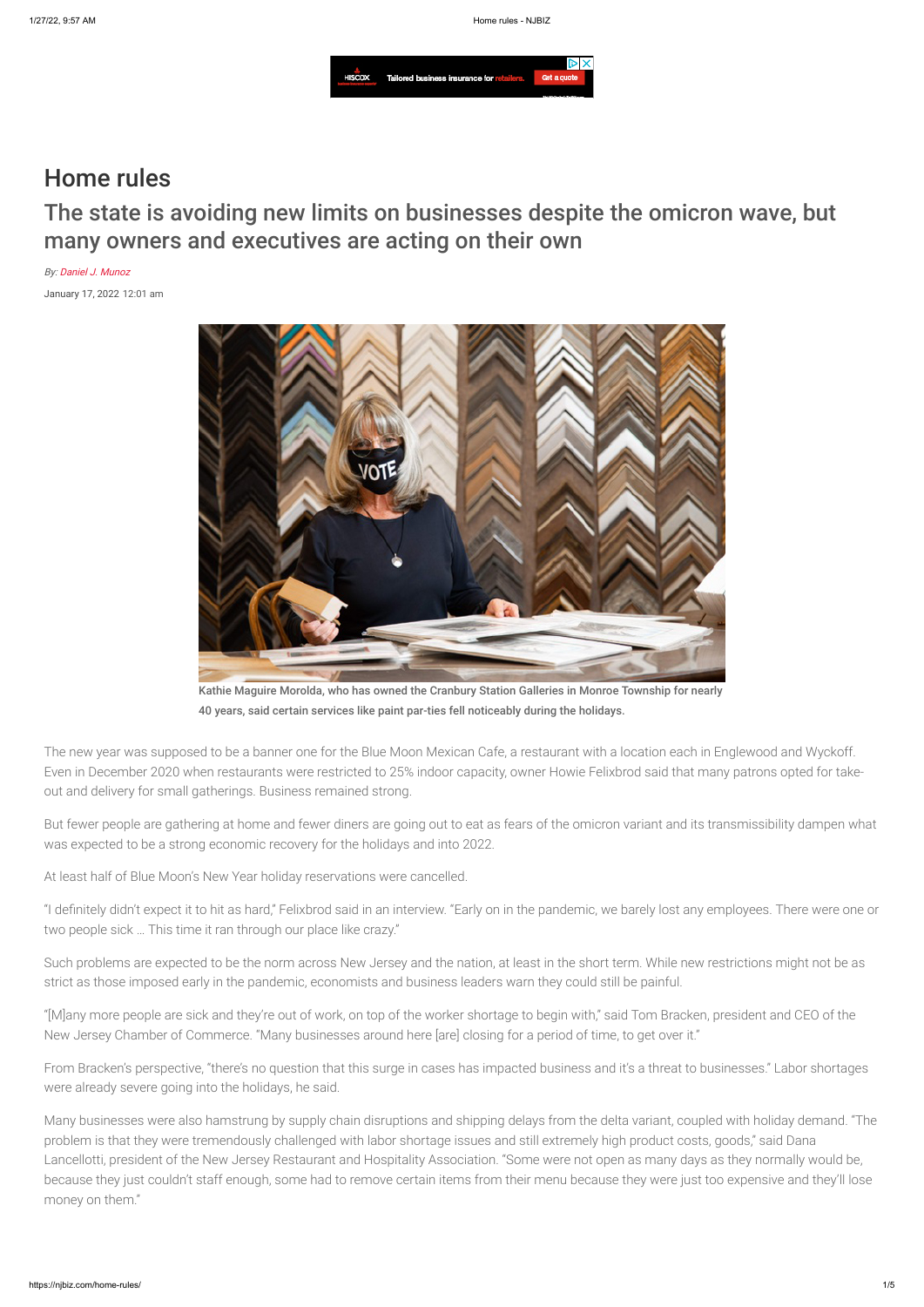Restaurants across the state said they closed their doors temporarily because of COVID-19 outbreaks. At least four Walmart stores in New Jersey closed due to COVID-19 concerns. Thousands of airline flights, including hundreds at Newark Liberty International Airport, were cancelled during the holiday travel season thanks in part to the omicron surge and staff calling out sick.

Public heatlh officials expect the omicron variant to peak in January and then fall off in February and through the start of spring. If states can avoid business restrictions and closures, then the pain could be muted.

Data from Apple Maps "shows that New Jersey's year-over-year improvement in searches for driving directions fell off a bit from Thanksgiving to Christmas, indicating a slower pace of recovery," said Adam Kamins, an economist with Moody's Analytics.

Higher education institutions such as Rutgers and Princeton universities are delaying their return-to-campus plans for the spring semester. Offices are holding off on bringing staff back in.

The momentum seen in 2021 in terms of job growth might slow in late December and the first few months of 2022, suggested James Hughes, an economist at Rutgers University.

At the same time, many municipal governments have and will likely continue to enact their own restrictions. Newark, New Brunswick, Paterson, Montclair, Morristown and Hoboken require masks for all public places, such as shops and restaurants. And Newark requires proof of vaccination er many public businesses such as theaters, restaurants and bars, gyms and concert venues.

"It's going to shave a little bit from growth in the first quarter, probably to the end of 2021," Kamins added. "The idea that we saw with the delta hit over the summer that dealt a setback, then the national economy … kept moving in the right direction but a bit more slowly than it would have otherwise. Omicron is going to be similar in a lot of ways."

Kamins also said he does not expect the same level of shipping problems, because the factory closures prevalent in China and Vietnam during the delta surge are not happening this time, which suggests both nations "are generally weathering this.

"It's possible that by the time we get to mid-February, at least the worst has passed. To the extent that consumer business confidence is taking a hit right now, I think those impacts will be less."

Polls show New Jerseyans expressing a decreasing tolerance for new restrictions on business and public life as the COVID-19 pandemic treks into its third year. And Gov. Phil Murphy, who narrowly clinched his second term in November, has avoided that route while insisting that he has not ruled anything out. In fact, while the governor on Jan. 11 declared a new state of emergency, he did not use it to impose any limits.

# **Local Action**

"That's the way we have wanted it," Murphy said during a remotely held COVID-19 briefing on Jan. 3, his first after an eight-day vacation and after First Lady Tammy Murphy tested positive for the virus. "The fact that you're seeing these mandates being put in place is something we had anticipated," he continued. "We, in fact, I'd say more than anticipated; frankly, welcome because we thought this was the right – we make the decision based on the local reality."

Corey Hannah Basch, a public health professor at William Paterson University, said many municipalities may indeed opt to enact their own restrictions "in an attempt to avoid more stringent statewide lockdowns."

"This approach tends to be favorable because of the variation in geographic density and vaccination rates, which influence community transmission," she said in an email.

Stephanie Silvera, a public health and epidemiology professor at Montclair State University, said such limits would be helpful to get the omicron surge under control. "There doesn't seem to be much of an appetite for restrictions these days, and unfortunately, I think that may end up ultimately hurting both public health overall, and business," she said.

"I think that if the state would mandate vaccinations (including boosters) and masks indoors, that would certainly help take the pressure off of individual businesses to try to self-regulate, but there will be push back on that as well."

Many businesses and trade groups said they would prefer a decentralized pandemic response. "[E]very effort should be made to not return to state-level restrictions and that businesses have the right to decide on their own," said Bob Considine, a spokesperson for the New Jersey Business & Industry Association.

Linda Doherty, president of the NJ Food Council – a trade group for the state's food retailers and grocery stores – broadly agreed but added that even a locally enforced policies like mask requirements "puts retail employees in difficult and even dangerous situations."

"In order to protect both employees and customers, food retailers have implemented enhanced cleaning measures and safety precautions with the goal of preventing the spread of COVID-19," she said in an email.

Stephen Chrisomalis, owner of Steve's Burgers which has three locations across Bergen and Hudson counties, told NJBIZ that a mask request can cause "an altercation with customers" because of the sheer level of skepticism and disbelief about COVID-19.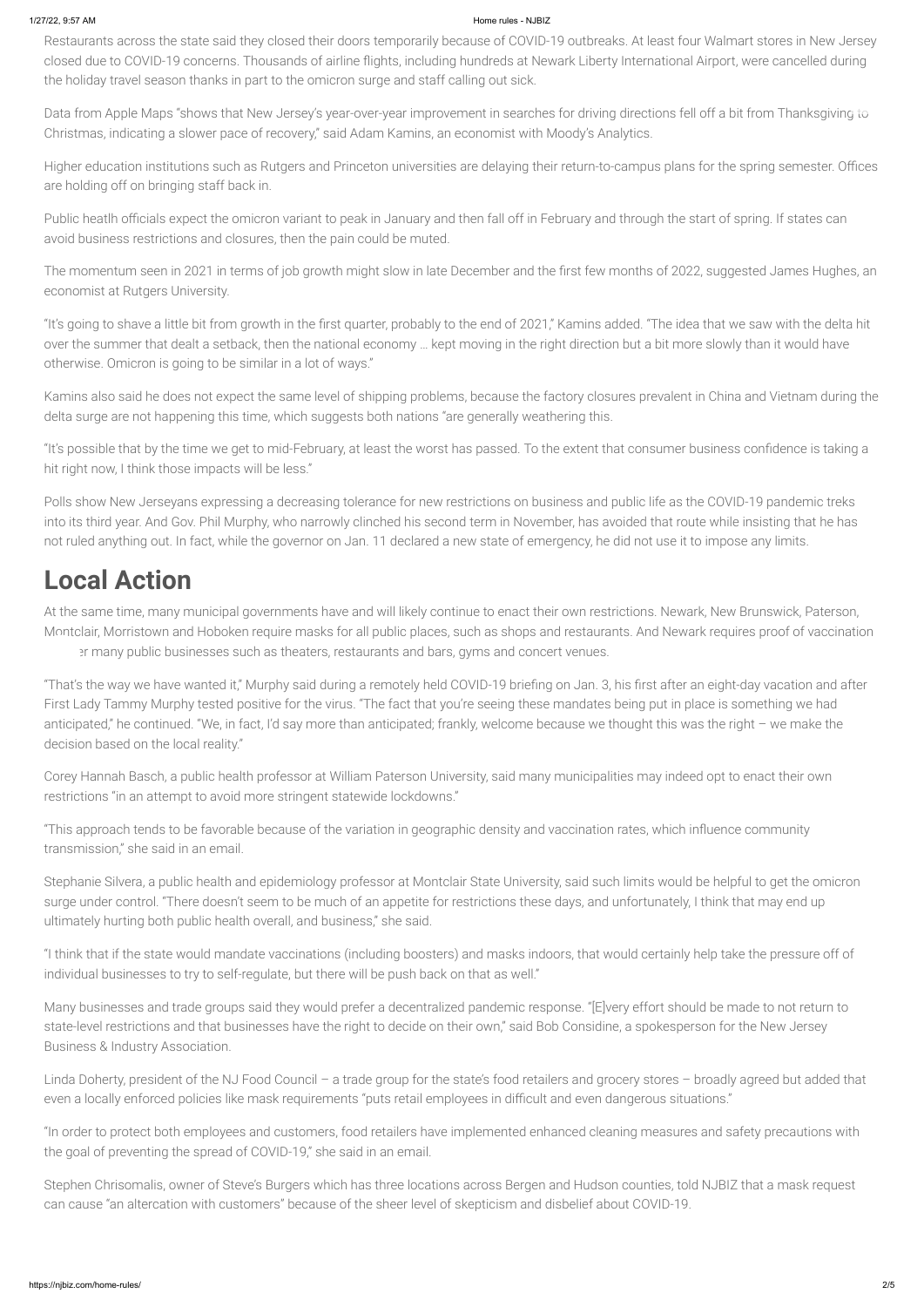Chrisomalis said his operations have largely gone back to what they were during 2020, with more take-out and pick-up, and with many customers wearing masks. But COVID-19 scares have become common in recent weeks, he said. "Two or three weeks ago, there's like five people out in the same week, so it's hard to stay open," he said. "One of the guys in the kitchen gets it and they all get it - they have to shut down for a week."



King Strength and Performance founding owner and head trainer Gerrick King said his fitness center is re-adopting many of the COVID-19 protocols put in place when gyms were allowed to reopen in September 2020.

Michael Womack, the communications and marketing manager for the New Jersey Manufacturing Extension Program, said that the Garden State's roughly 11,000 manufacturers know their operations well enough that, combined with solid science, they'll be able to implement the best public health practices on their own accord.

"They've enacted measures to protect their employees, whether it's staggered shifts, masks in the facilities, vaccine suggestions and encouragements," Womack said. "Those kinds of strategies are able to be turned on and off as needed."

Some manufacturers have used apps that track which employees have come within 6 feet of each other, so that an employee who tests positive

can say "I came down with [COVID-19], and that person needs to be aware."

One manufacturer was able to supply sewing machines to workers and had them pick up the raw materials to work at their homes each day, Womack said.

James Alba, who owns The B Hive Organic Salon in Hillsdale with his wife, told NJBIZ that the business – which offers hair styling and coloring – has been forced to keep most of their COVID-19 protocols in place throughout the pandemic, especially since "we can't socially distance from our clients."

Since barbershops and salons were allowed to reopen at limited capacity in June 2020, masks have been required.

"You just had too many factors that it wasn't worth it, in our opinion, even after the vaccinations came out … are we going to card you? We opted to stay masked," said Alba, who co-founded the NJ Salon and Spa Alliance in 2020 in response to the pandemic restrictions.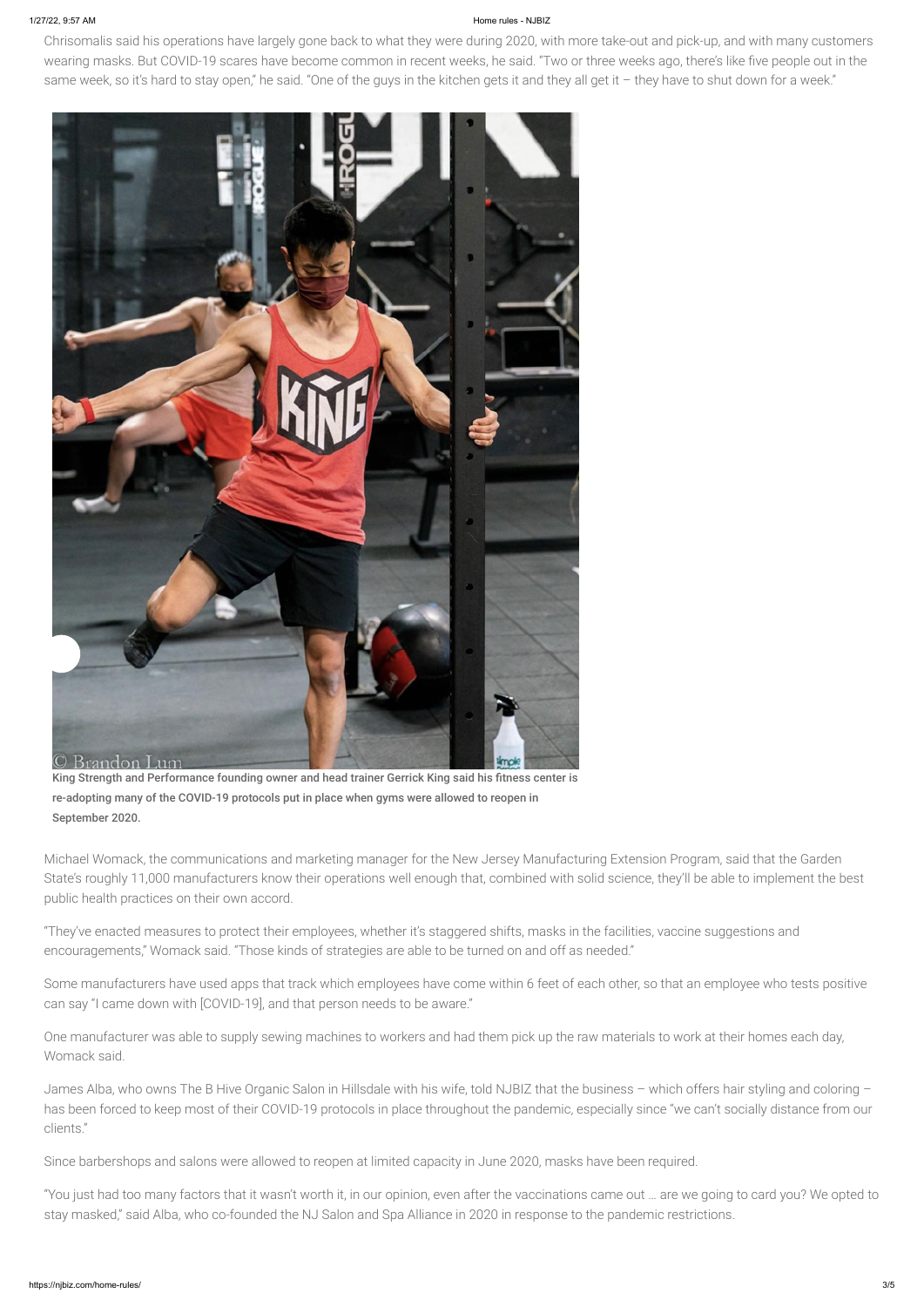One B Hive staff member tested positive for COVID-19 last month and Alba had to notify six clients on Christmas morning. And some days recently, upwards of a dozen clients have cancelled in as little as two hours because they tested positive or were exposed.

At King Strength and Performance in Cranford, founding owner and head trainer Gerrick King said his fitness center is re-adopting many of the COVID-19 mitigation protocols first put in place when gyms were allowed to reopen in September 2020. Face coverings are required at the gym for all staff and guests, which has "gotten no negative feedback," King said. Staff and guests who are exposed to COVID-19 are told to stay away from the gym and capacity has been reduced both for classes and the number of people allowed on the gym floor.

"Most of the changes were brought back with us noticing the surge happening with delta and omicron," King said. "We have a lot of members and clients who are in health care who are nurses, doctors and they tell us the severity."

Kathie Maguire Morolda, who has owned the Cranbury Station Galleries in Monroe Township for nearly 40 years, said certain services like paint parties have noticeably fallen during the holidays. And more customers are opting to make appointments for framing and other purchases rather than just walking into the store.

Perhaps the most challenging COVID-19 mandate is the federal vaccine requirement imposed by the Occupational Safety and Health A inistration for businesses with at least 100 employees. But the U.S. Supreme Court blocked that rule on Jan. 13. "In terms of business tions, clearly the big issue is for employers to develop a vaccination policy," Senter said.

Many employers might believe that imposing the same restrictions they employed in 2020 and early 2021 might be the safest bet, suggested Matthew Collins, who co-chairs the labor and employment group at the law firm Brach Eichler. "Some employers that are saying 'we're going to go back to, even though the EOs aren't in place – we're going to operate as if they were, because we think that's best for the safety of our employees," he told NJBIZ.

"If they're in the type of business where they can have their employees work from home, a lot of them have gone back to that," said Tony Russo, president of the Commerce and Industry Association of New Jersey.

But even those teleworking arrangements do not have to be permanent, with many employers choosing to adopt a "temporary policy" and "just wait to get through whatever this peak is and then go back to their normal policies," Collins said.

For now, employers should have a policy in place for COVID-19 given the latest surge, suggested Thomas Senter, a partner who practices employment law at Greenbaum, Rowe, Smith & Davis. "Every employer should feel an obligation to protect the health of their employees and those that come in close contact with them," he said in an interview. "Are we going to require vaccination, are we going to require testing, do you have to wear a mask when you're in contact with other people? It's also important to have a very clear policy because an absence of clear rules – an employer opens itself up to liability exposure."

"I think a lot of clients are going to look at the guidelines that OSHA has issued, whether or not they become law, and whether or not they apply to them … they're going to be concerned that if we don't require vaccinations, if we don't require testing, then we are putting other employers and customers and other people we deal with at risk. So I think that all employers will be well-advised to have rules similar to what OSHA's requiring."

At the start of the holiday season, the federal Centers for Disease Control and Prevention narrowed the self-quarantine period from 10 to five days.

"I think that the business owners that need their employees and need them physically on the worksite, I think that they are happy with the CDC's change in stance, reading that from 10 days to five days," Collins said. "It's a really difficult balance for the employer to try to focus on employee safety but also focus on being able to deliver and produce."

Dr. Anthony Fauci, a top medical advisor for the White House, told CNN in late December that the move was partially fueled by the effort to get people back to work.

"One of the things we want to be careful of is that we don't have so many people out," he said. "If you are asymptomatic and you are infected we want to get people back to jobs — particularly those with essential jobs to keep our society running smoothly."

According to various media reports, the shortened self-isolation period was sought by Delta Airlines CEO Ed Bastian. The decision was criticized

by the Association of Flight Attendants, which accused the CDC of bowing to corporate pressure and not following public health best practices.

Basch and Silvera both noted that the CDC's reduced isolation only applies to workers who are no longer exhibiting symptoms but acknowledged that many labor advocates worried about the potential risk to worker safety and broader public health.

"It's concerning for workers being again put in this situation of having to potentially go to work either being a carrier of this or being infected by it," said Debra Coyle McFadden, who heads the worker's rights consortium the New Jersey Work Environment Council.

Kamins pointed out that New Jersey's intensive care unit capacity is relatively sustainable now, meaning the hospitals are not necessarily at the risk of being completely overrun.

Nonetheless, state health officials are turning to the federal government to bolster the ranks at their hospitals and long-term care facilities.

Hospitals are being told to count on as much as 30% of their staff being out sick with COVID-19 at any given time, and the expectation that up to 9,000 people could be hospitalized with COVID-19 by mid-January.